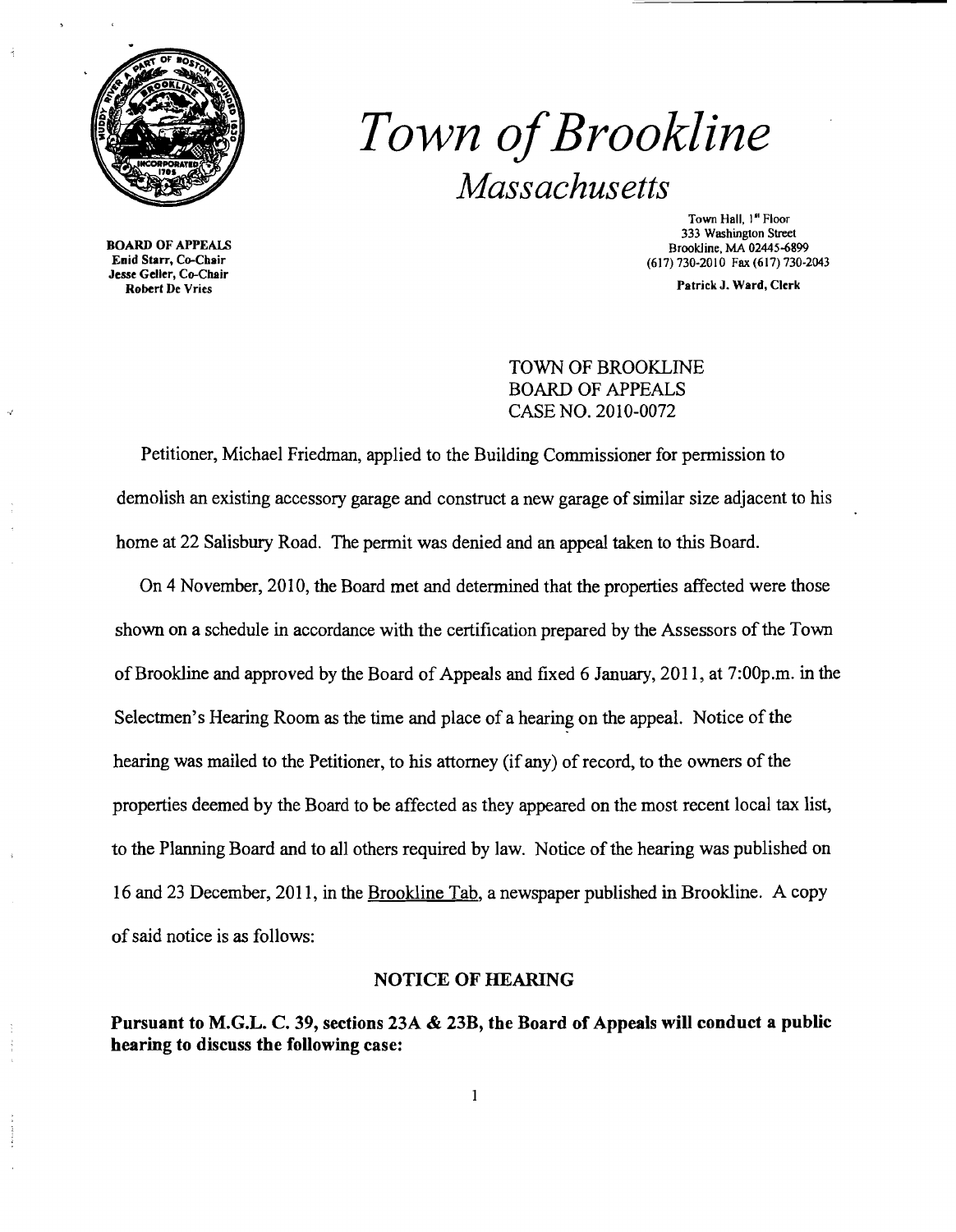Petitioner: Michael Friedman Owner: Michael Friedman Location of Premises: 22 Salisbury Road Date of Hearing: January 06, 2011 Time of Hearing: 7:00 PM Place of Hearing: Selectmen's Hearing Room, 6th floor

A public hearing will be held for a variance and/or special permit from:

- 1. 5.43; Exceptions to Yard and Setback Regulations, special permit required.
- 2. 5.63; Accessory Structures in Side Yard, variance required
- 3. 5.72; Accessory Structures in Rear Yard, variance required.
- 4. 6.04.5(c)2; Design of All Off-Street Parking Facilities; variance required.
- 5. 6.04.12; Design of All Off-Street Parking Facilities; special permit required.
- 6. 8.02.2; Alteration or Extension; special permit required.

Of the Zoning By-Law to demolish your existing garage and construct a new garage at  $22$ Salisbury Road.

Said premise located in a S-7 (single-family) residential district.

Ĵ.

*Hearings, once opened, may be continued by the Chair to a date and time certain. No further notice will be mailed to abutters or advertised in the TAB. Questions regarding whether a hearing has been continued, or the date and time ofany hearing may be directed to the Zoning Administrator at* 617-734-2134 *or check meeting calendar at:http://calendars.town.brookline.ma.usIMasterTownCalandarl?FormID=158.* 

*The Town of Brookline does not discriminate on the basis of disability in admission to, access to, or operations ofits programs, services or activities. Individuals who need auxiliary aids for effective communication in programs and services of the Town of Brookline are invited to make their needs known to the ADA Coordinator, Stephen Bressler, Town of Brookline, 11 Pierce Street, Brookline, MA 02445. Telephone:* (617) *730-2330; TDD* (617) *730-2327.* 

## Enid Starr Jesse Geller Robert De Vries

At the time and place specified in the notice, this Board held a public hearing. Present at the hearing was Chairman, Mark Zuroff and Board Members, Christopher Hussey and Lisa Serafin.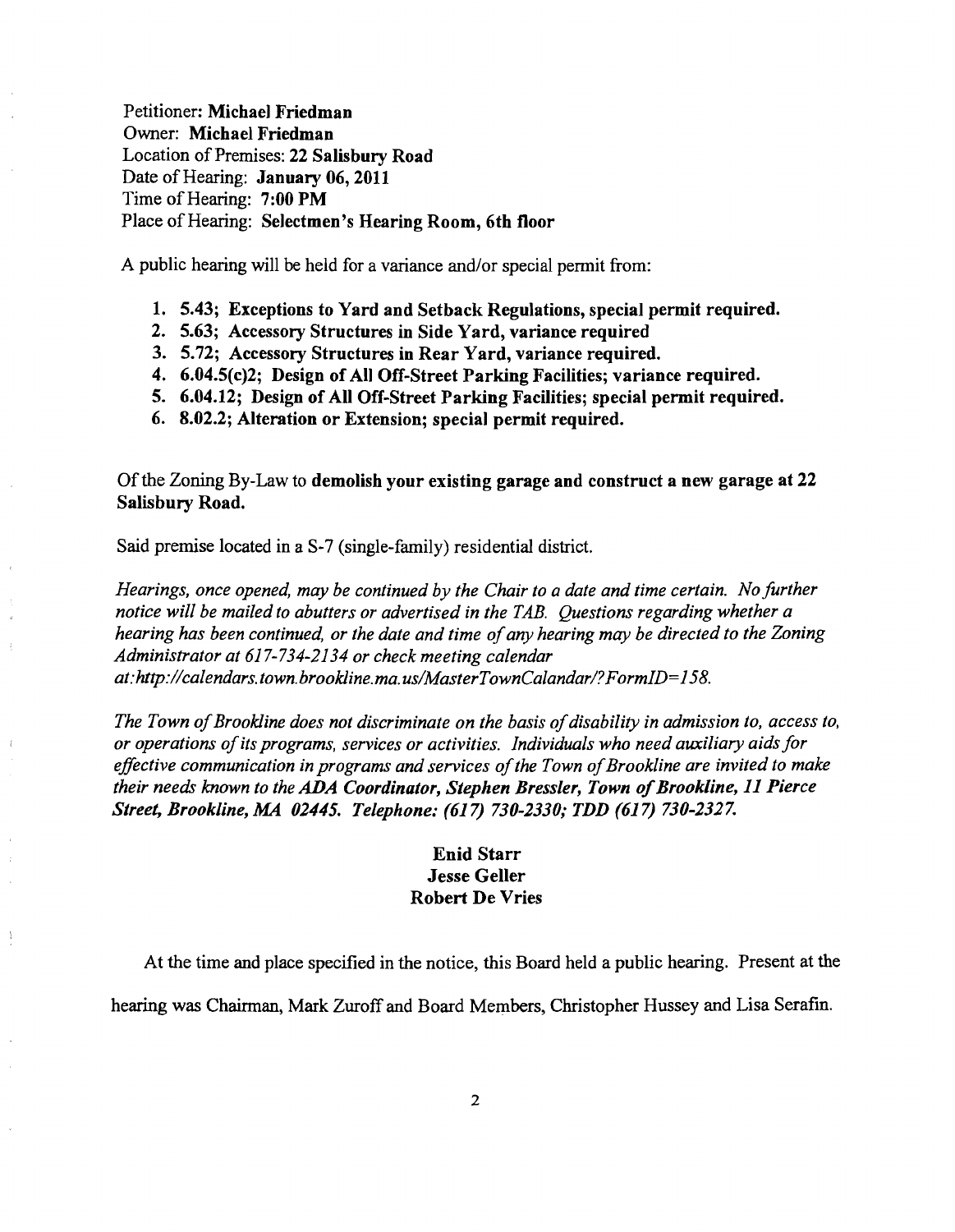The Petitioner, Michael Friedman, was represented by his architect, Hezekiah Pratt of Hezekiah Pratt Architecture & Design, 202 Washington Street, Boston, MA 02121.

Mr. Pratt described his client's home at 22 Salisbury Road as a two-story stucco single family home that is oriented to the side lot line, where the front entry is located. The front walk and door is located on one side of the home, while the driveway and garage is located on the other. The existing two-car garage has only one door and is built on an angle to the side lot line and house. The rear abutter to the property is the commercial strip at a slightly lower grade on Beacon Street.

Mr. Pratt said that his client is proposing to demolish the existing garage and rebuild it in a similar footprint. While the old garage was constructed on an angle to the house, the applicant is proposing to rebuild the new garage square with the house. As a result, the new garage will be slightly closer to the property line. The proposed garage will measure 21' x 22', have a hip roof and will be clad in painted fiber cement to match the house and the roof will be clad in fiberglass shingles.

The Chairman asked whether anyone in attendance wished to speak in favor or against the proposal. Judy Paradis of 26 Salisbury Road, a direct abutter said that she supports her neighbors attempt to demolish and rebuild the existing garage. However she expressed concern regarding the potential damage to a large hemlock tree near the site on her property estimated to be around 100 years old. She said she has had an arborist regularly service the tree and it is in very good health. She asked her arborist whether he would consider consulting for the Friedmans to insure its continued health through the construction process. Instead he suggested another arborist, David Donnelly, who the Friedmans retained. Mr. Donnelly subsequently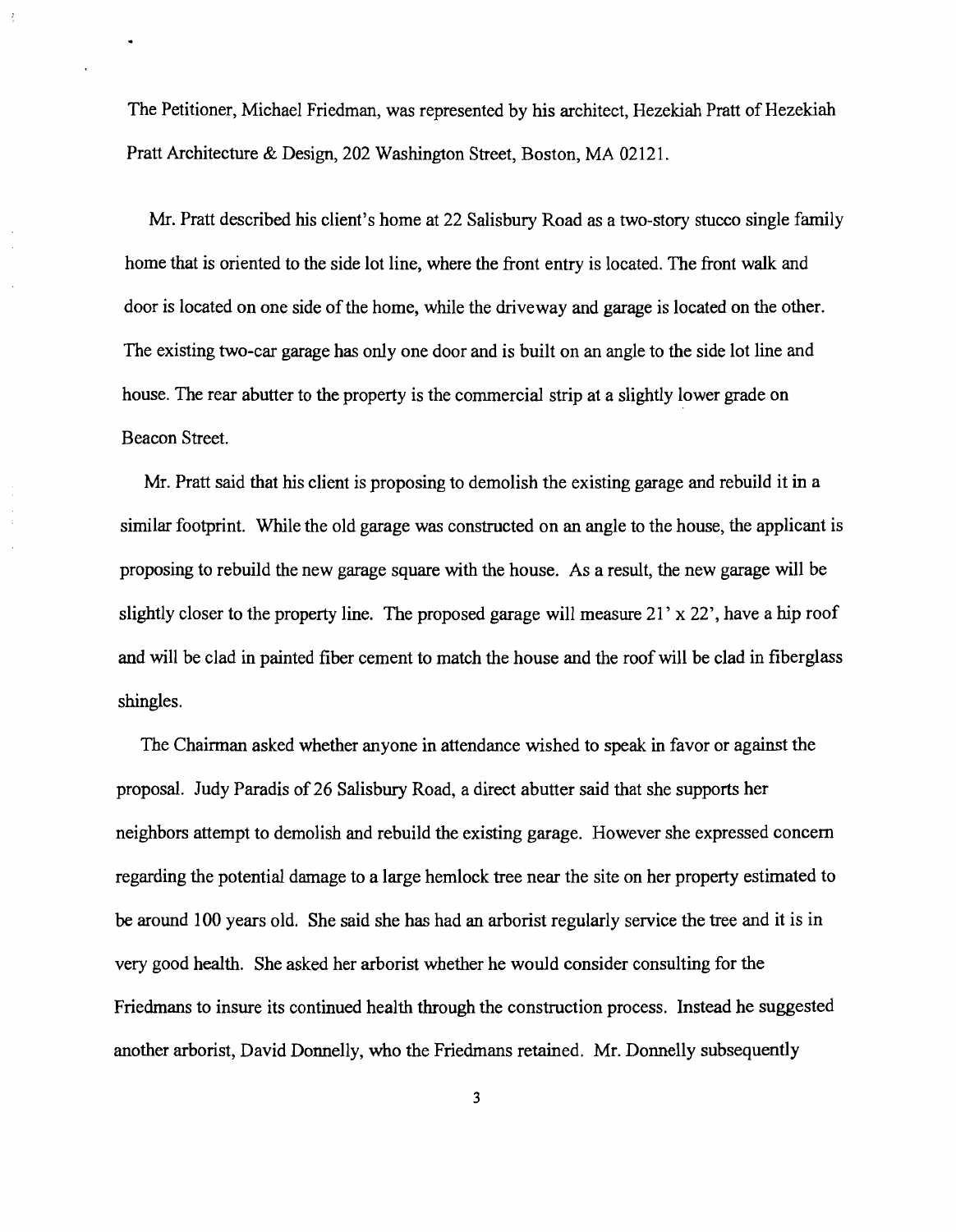provided a letter detailing how the tree's health would be assured. The letter consisted of six

steps and was accepted as  $\frac{Exhibit #1}{.}$ 

Assistant Director for Regulatory Planning, Polly Selkoe, delivered the findings of the

Planning Board.

Section 5.63 - Accessory Structures in Side Yards

Accessory structures in the side yard shall not exceed 15' in height nor be located closer than 6' to the side lot line.

Section 5.72 - Accessory Structures in Rear Yards

Accessory structures in the rear yard shall not exceed 15' in height nor be located closer than 6' to the side lot line.

Section 6.04.5.c.2 – Design of Off-Street Parking Facilities A driveway may be constructed 5' from the side lot line.

| <b>Dimensional Requirements</b> | Required | Existing | <b>Proposed</b> | <b>Relief</b> |
|---------------------------------|----------|----------|-----------------|---------------|
| Side Yard Setback               |          |          |                 | Special       |
| (Garage)                        |          |          | '4. ا           | Permit*       |
| <b>Rear Yard Setback</b>        |          | 6.2      | 5.5'            | Special       |
| (Garage)                        |          |          |                 | Permit*       |
| Side Yard Setback               |          | Est. 3'  | Est.3'          | Special       |
| (Driveway)                      |          |          |                 | Permit*       |

\* Under Section 6.04.12, the Board of Appeals may allow by special permit the substitution of other dimensions for the parking requirements for new parking facilities to serve existing structures. therefore Section 5.43 is not required. However, the applicant has agreed with their neighbor to work with an arborist to ensure the continued survival of the hemlock tree at 26 Salisbury Road.

#### Section 8.02.2 - Alteration or Extension

A special permit is required to alter or extend this non-conforming condition.

Ms. Selkoe reported that the Planning Board was supportive of the reconstruction of the

garage. The new garage is slightly more conforming than the previous garage with respect to the

side yard setback. Given the grade change and commercial nature of the rear abutting properties,

the additional encroachment into the rear yard setback should be negligible. The applicant has

worked cooperatively with the abutter at 26 Salisbury Road and has agreed to utilize the services

of an arborist to ensure the survival of the neighboring hemlock tree. Therefore, the Planning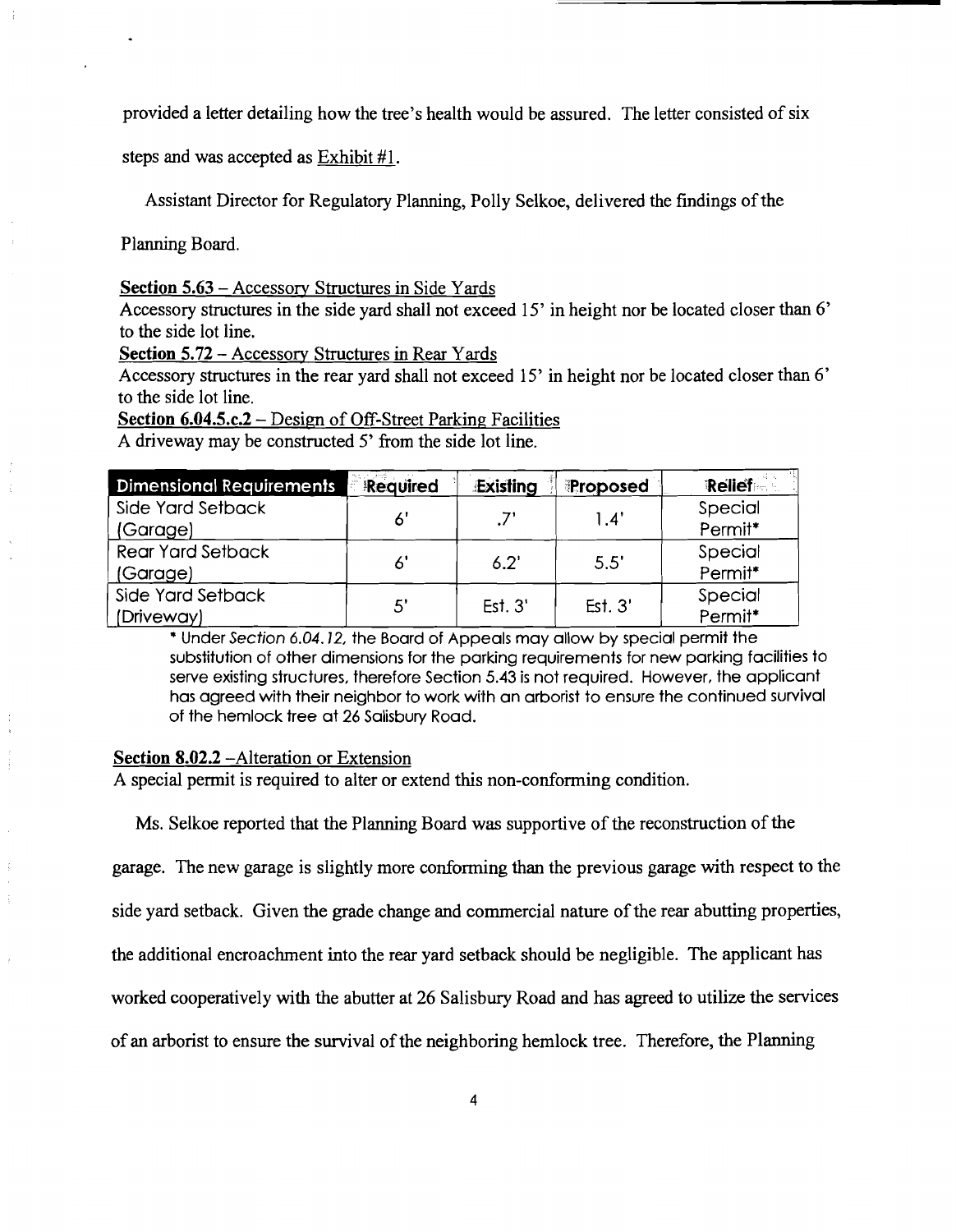Board recommended approval of the plans by Hezekiah Pratt Architecture, dated 9/23/10, subject to the following conditions:

- 1. Prior to the issuance of a building permit, the applicant shall submit final plans and elevations indicating all dimensions (including height) and materials for the garage, subject to the review and approval of the Assistant Director of Regulatory Planning.
- 2. Prior to the issuance of a building permit, the applicant shall submit a memo by a certified arborist indicating how the hemlock tree at 26 Salisbury Road will be cared for during the course of construction, subject to the review and approval of the Assistant Director of Regulatory Planning, with a copy submitted to the owner of 26 Salisbury Road.
- 3. Prior to issuance of a building permit, the applicant shall submit to the Building Commissioner for review and approval for conformance to the Board of Appeals decision: 1) a final site plan, stamped and signed by a registered engineer or land surveyor; 2) final plans and elevations for the garage; and 3) evidence that the Board of Appeals decision has been recorded at the Registry of Deeds.

The Chainnan then called upon Michael Shepard, Building Commissioner, to deliver the comments of the Building Department. Mr. Shepard stated that the existing garage had outworn its usefulness and the proposed structure was slightly better from a setback perspective. Mr. Shepard said that he was supportive of the recommendation conditions of the Planning Board.

During deliberation the Board Members expressed concern regarding the well being of the nearby hemlock tree. They collectively decided that another condition be included in the decision requiring the site contractor sign an acknowledgement of the sensitivity of the tree and the conditions proposed by the arborist, Mr. Donnelly. Both the petitioner and his neighbor Ms. Paradis agreed that their arborists will work together during construction for the benefit of the tree.

The Board, having deliberated on this matter and having considered the foregoing testimony, concludes that it is desirable to grant special pennits and that the petitioner has satisfied the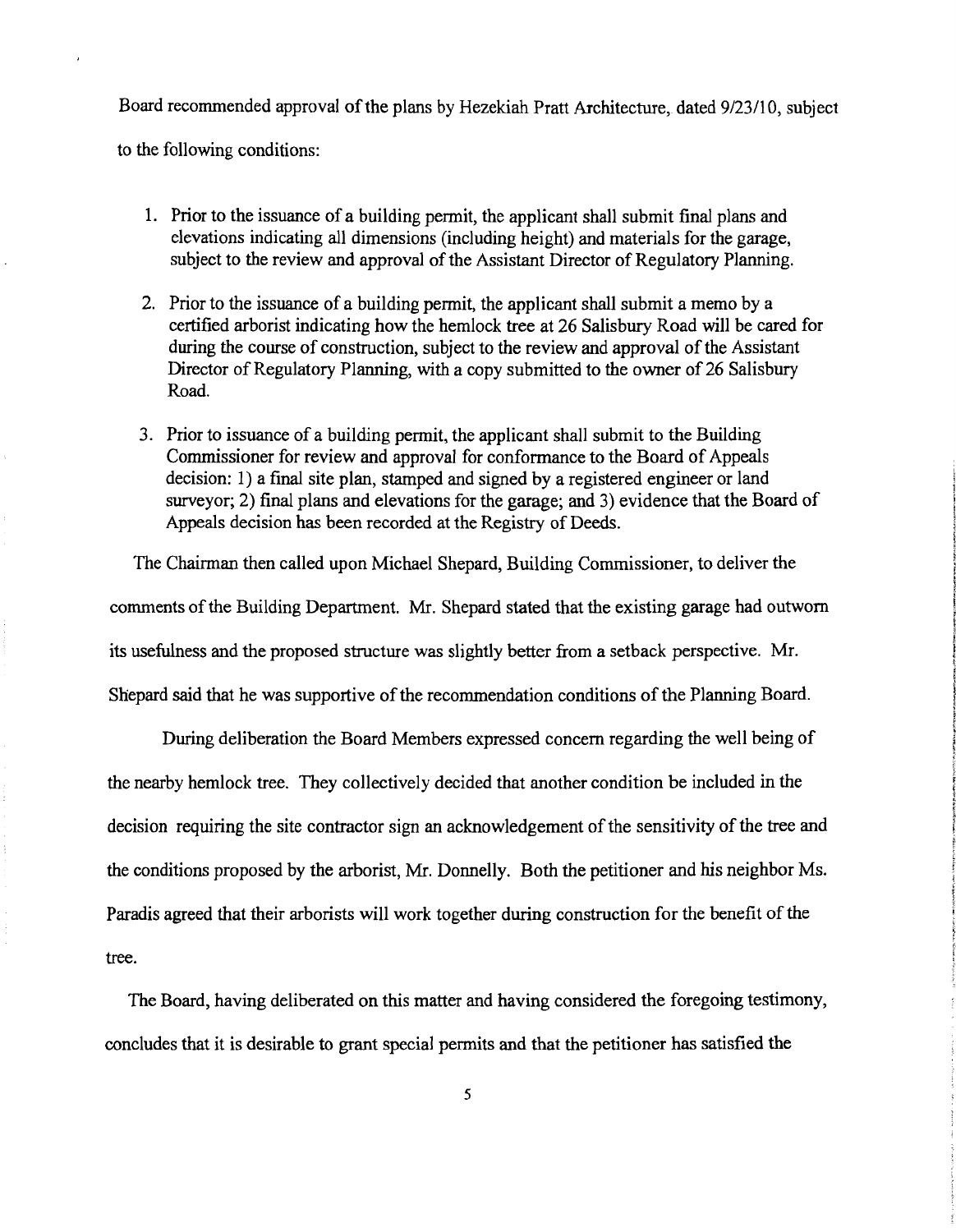requirements necessary for relief under Section 6.04.12, as the Board of Appeals may waive dimensional requirements for new parking facilities to serve existing buildings. Also, the Board made the following specific fmdings pursuant to Section 9.05 of the Zoning By-Law:

- a. The specific site is an appropriate location for such a use, structure, or condition.
- b. The use as developed will not adversely affect the neighborhood.
- c. There will be no nuisance or serious hazard to vehicles or pedestrians.
- d. Adequate and appropriate facilities will be provided for the proper operation of the proposed use.

Accordingly, the Board voted unanimously to grant the requested relief subject to the

following conditions:

- 1. Prior to the issuance of a building permit, the applicant shall submit final plans and elevations indicating all dimensions (including height) and materials for the garage, subject to the review and approval of the Assistant Director of Regulatory Planning.
- 2. Prior to the issuance of a building permit, the applicant shall submit a memo by a certified arborist indicating how the hemlock tree at 26 Salisbury Road will be cared for during the course of construction, subject to the review and approval of the Assistant Director of Regulatory Planning, with a copy submitted to the owner of 26 Salisbury Road.
- 3. Prior to the issuance of a building permit, the contractor shall deliver to the Building Commissioner an acknowledgement, signed by the site contractor that he understands the sensitivity of the nearby tree and he has read and understands the recommendations of the arborist, David Donnelly.
- 4. Prior to issuance of a building permit, the applicant shall submit to the Building Commissioner for review and approval for conformance to the Board of Appeals decision: 1) a final site plan, stamped and signed by a registered engineer or land surveyor; 2) final plans and elevations for the garage; and 3) evidence that the Board of Appeals decision has been recorded at the Registry of Deeds.